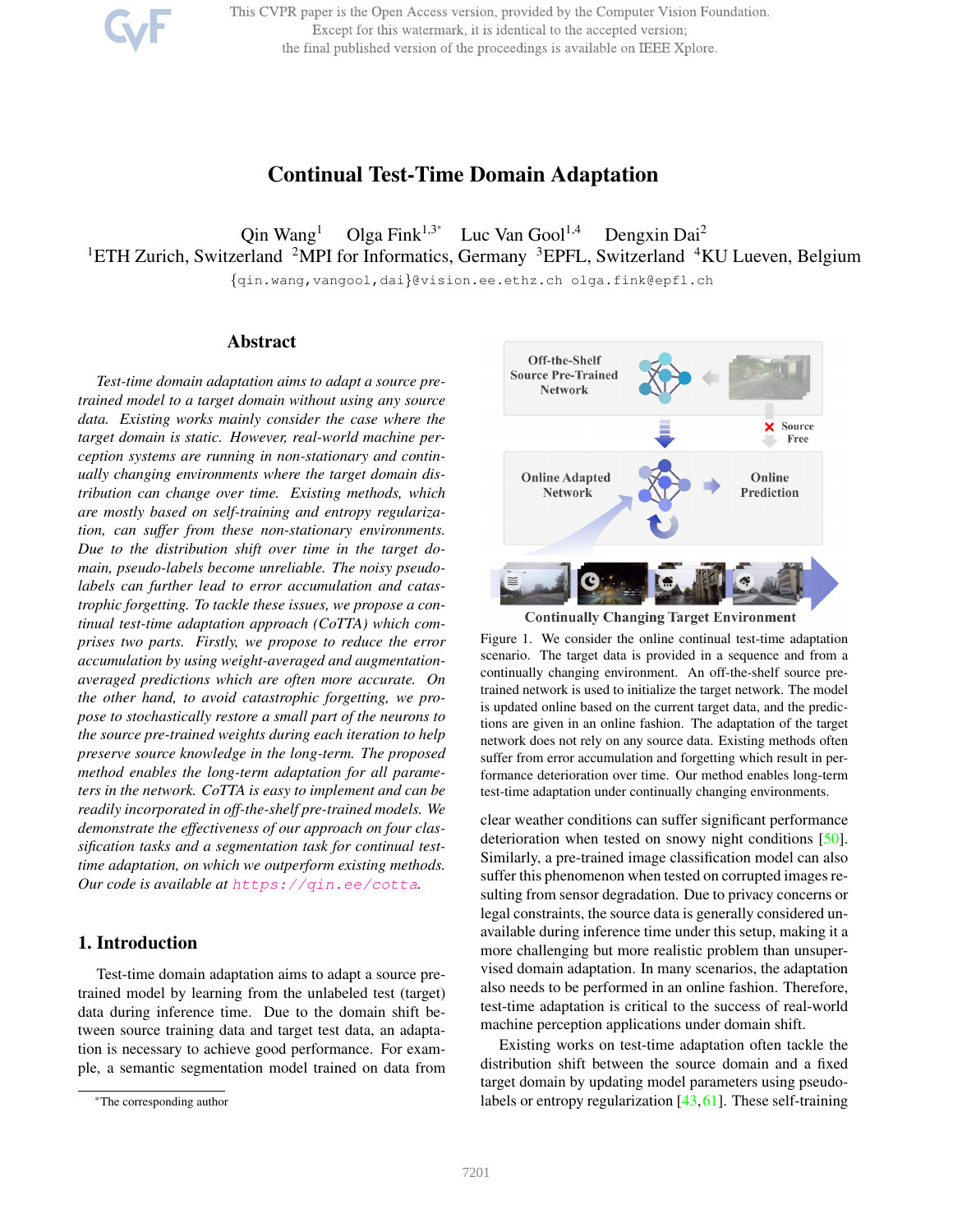methods have been proven to be effective when the test data are drawn from the same stationary domain. However, they can be unstable [48] when the target test data originates from an environment which is continually changing. There are two aspects that contribute to this: Firstly, under the continually changing environment, the pseudo-labels become noisier and mis-calibrated [13] because of the distribution shift. Therefore, early prediction mistakes are more likely to result in error accumulation [4]. Secondly, as the model is being continually adapted to new distributions for a long time, knowledge from the source domain is harder to preserve, leading to catastrophic forgetting [11, 41, 45].

Aiming to tackle these problems under the continually changing environment, this work focuses on the practical problem of online continual test-time adaptation. As shown in Figure 1, the goal is to start from an off-the-shelf source pre-trained model, and continually adapt it to the current test data. Under this setup, we assume that the target test data is streamed from a continually changing environment. The prediction and updates are performed online, meaning that the model will only have access to the current stream of data without having access to the full test data nor any source data. The proposed setup is very relevant for realworld machine perception systems. For example, surrounding environments are continually changing for autonomous driving systems (e.g. weather change from sunny to cloudy then to rainy). They can even change abruptly (e.g. when a car exits a tunnel and the camera gets suddenly overexposed). A perception model need to adapt itself and make decisions online under these non-stationary domain shifts.

To effectively adapt the pre-trained source model to the continually changing test data, we propose a continual test-time adaptation approach (CoTTA) which tackles the two main limitations of existing methods. The first component of the proposed method aims to alleviate error accumulation. We propose to improve the pseudo-label quality under the self-training framework in two different ways. On the one hand, motivated by the fact that the mean teacher predictions often have a higher quality than the standard model [55], we use a weight-averaged teacher model to provide more accurate predictions. On the other hand, for test data which suffers larger domain gap, we use the augmentation-averaged predictions to further boost the quality of pseudo-labels. The second component of the proposed method aims to help preserve the source knowledge and avoid forgetting. We propose to stochastically restore a small part of neurons in the network back to the pre-trained source model. By reducing error accumulation and preserving knowledge, CoTTA enables long-term adaptation in a continuously changing environment, and makes it possible to train all parameters of the network. In contrast, previous methods [43, 61] can only train batchnorm parameters.

It is worth pointing out that our approach can be eas-

ily implemented. The weight-and-augmentation-averaged strategy and the stochastic restoration can be readily incorporated into any off-the-shelf pre-trained model without the need to re-train it on source data. We demonstrate the effectiveness of our proposed approach on four classification tasks and a segmentation task for continual test-time adaptation, on which we significantly improve performance over existing methods. Our contributions are summarized blow:

- We propose a continual test-time adaptation approach which can effectively adapt off-the-shelf source pretrained models to continually changing target data.
- Specifically, we reduce the error accumulation by using weight-averaged and augmentation-averaged pseudo-labels that are more accurate.
- The long-term forgetting effect is alleviated by explicitly preserving the knowledge from the source model.
- The proposed approach significantly improves the continual test-time adaptation performance on both classification and segmentation benchmarks.

### 2. Related Work

#### 2.1. Domain Adaptation

Unsupervised domain adaptation (UDA) [44,46] aims to improve the target model performance in the presence of a domain shift between the labeled source domain and unlabeled target domain. During training, UDA methods often align the feature distributions between the two domains using discrepancy losses [39] or adversarial training [12, 58]. Alternatively, the alignment can also be done in the input space [18, 67]. In recent years, self-training has also shown promising results by iteratively using gradually-improving target pseudo-labels to train the network [19, 36, 62, 75].

#### 2.2. Test-time Adaptation

Test-time adaptation is also referred to as source-free domain adaptation in some references [28,66]. Unlike domain adaptation which requires access to both source and target data for adaptation, test-time adaptation methods do not require any data from the source domain for adaptation. Some existing works [29, 33, 68] utilize generative models to support the feature alignment in absence of source data.

Another popular direction is to finetune the source model without explicitly conducting domain alignment. Test entropy minimization (TENT) [61] takes a pre-trained model and adapts to the test data by updating the trainable parameters in Batchnorm layers using entropy minimization. Source hypothesis transfer (SHOT) [37] utilizes both entropy minimization and a diversity regularizer for the adaptation. SHOT requires using source data to train a specialized source model using the label-smoothing technique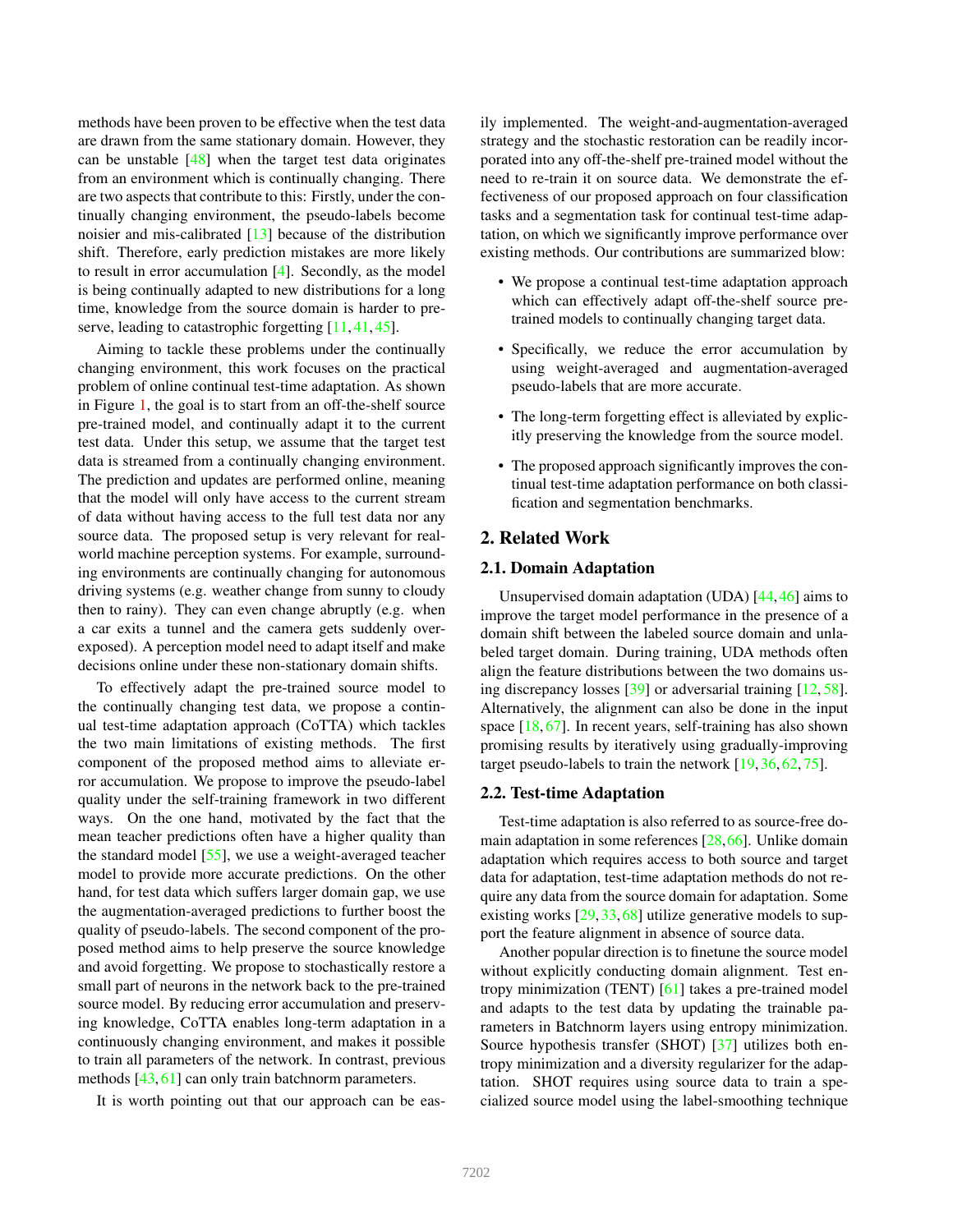|                                   |        | Data                 | Learning         |            |  |  |  |
|-----------------------------------|--------|----------------------|------------------|------------|--|--|--|
| Setting                           | Source | Target               | Train stage      | Test stage |  |  |  |
| standard domain adaptation        | Yes    | stationary           | Yes              | No         |  |  |  |
| standard test-time training [54]  | Yes    | stationary           | Yes (aux task)   | Yes        |  |  |  |
| fully test-time adaptation $[61]$ | No     | stationary           | No (pre-trained) | Yes        |  |  |  |
| continual test-time adaptation    | No     | continually changing | No (pre-trained) | Yes        |  |  |  |

Table 1. The difference between our proposed continual test-time adaptation and related adaptation settings.

with the weight normalization layer. Thus, it cannot support the use an arbitrary pre-trained model. [43] proposes to apply a diversity regularizer combined with an input transformation module to further improve the performance. [23] uses a separate normalization convolutional network to normalize test images from new domains. [22] only updates the final classification layer during inference time using pseudo-prototypes. [74] analyzes the problem in a Bayesian perspective and proposes a regularized entropy minimization procedure at test-time adaptation, which requires approximating density during training time. Updating the statistics in the Batch Normalization layer using the target data is a different path which also shows promising results [21, 34, 70]. While most existing works focus on image classification,  $[20, 27, 38]$  extend test-time adaptation to semantic segmentation. Standard test-time adaptation considers the offline scenario where access to the full set of test data is provided for the training. This is often unrealistic for online machine perception applications. Most existing works (except TENT variants [60]) also require the retraining of the source model to support the test-time adaptation. Therefore, they cannot directly use off-the-shelf pretrained model from the source domain.

#### 2.3. Continuous Domain Adaptation

Unlike standard domain adaptation which assumes a specific target domain, continuous domain adaptation considers the adaptation problem with continually changing target data. Continuous Manifold Adaptation (CMA) [17] is an early work which considers adaptation to evolving domains. Incremental adversarial domain adaptation (IADA) [63] adapts to continually changing domains by adversarially aligning source and target features. [59] aims to continually adapt the unseen visual domain while alleviate the forgetting on the seen domain without retaining the source training data. [3] aims to adapt to gradually changing domains by making use of the assumption of continuity between gradually varying domains. Existing continuous domain adaptation methods need to have access to data from both the source and target domains in order to align the distributions.

The main focus of this paper is continual test-time adaptation, which additionally considers the adaptation at testtime without accessing the source data. While this is a realistic scenario for machine perception systems in the real world, there are very limited number of approaches which are applicable to such scenarios. In theory, the online version of TENT [61] could adapt under this setup by continually updating the BN parameters using the entropy loss. However, it can suffer from error accumulation because of mis-calibrated predictions. Test-time training (TTT) [54] could also continually update the feature extractor using supervision from the rotation prediction auxiliary task. However, it requires re-training of the source model using the source data to learn the auxiliary task. Therefore, it cannot be considered as source-free for the full pipeline and does not support off-the-shelf source pre-trained models.

#### 2.4. Continual Learning

Continual learning [10] and lifelong learning [45] are closely related to the continuous adaptation problems as a potential cure to the catastrophic forgetting. Continual learning methods can often be categorized into replaybased [49] and regularization-based [53, 72] methods. The latter can further be divided into data-focused methods, such as learning without forgetting (LwF) [35], and prior-focused methods, such as elastic weight consolidation (EWC) [24]. Ideas from continual learning are adopted for continuous domain adaptation approaches [3, 30].

#### 2.5. Domain Generalization

This work is also related to domain generalization [42] in a broad sense, because of the shared goal of improving performance on potentially changing target domains. A number of works have also shown that data augmentation  $[52]$  during training  $[14, 16, 32, 69]$  and during testing [1, 40, 73] can improve model robustness and generalizability. Domain randomization is one of the most popular methods which improves the model generalizability by learning from different synthesis parameters of simulation environments [56, 57]. Unlike domain generalization methods which mostly aim to train a more generalizable neural network from the source domain, this work focuses on improving the performance of existing pre-trained neural networks during test-time by using the unlabeled online data from the continually changing target domain.

### 3. Continual Test-Time Domain Adaptation

### 3.1. Problem Definition

Given an existing pre-trained model  $f_{\theta_0}(x)$  with parameters  $\theta$  trained on the source data  $(\mathcal{X}^S, \mathcal{Y}^S)$ , we aim at improving the performance of this existing model during in-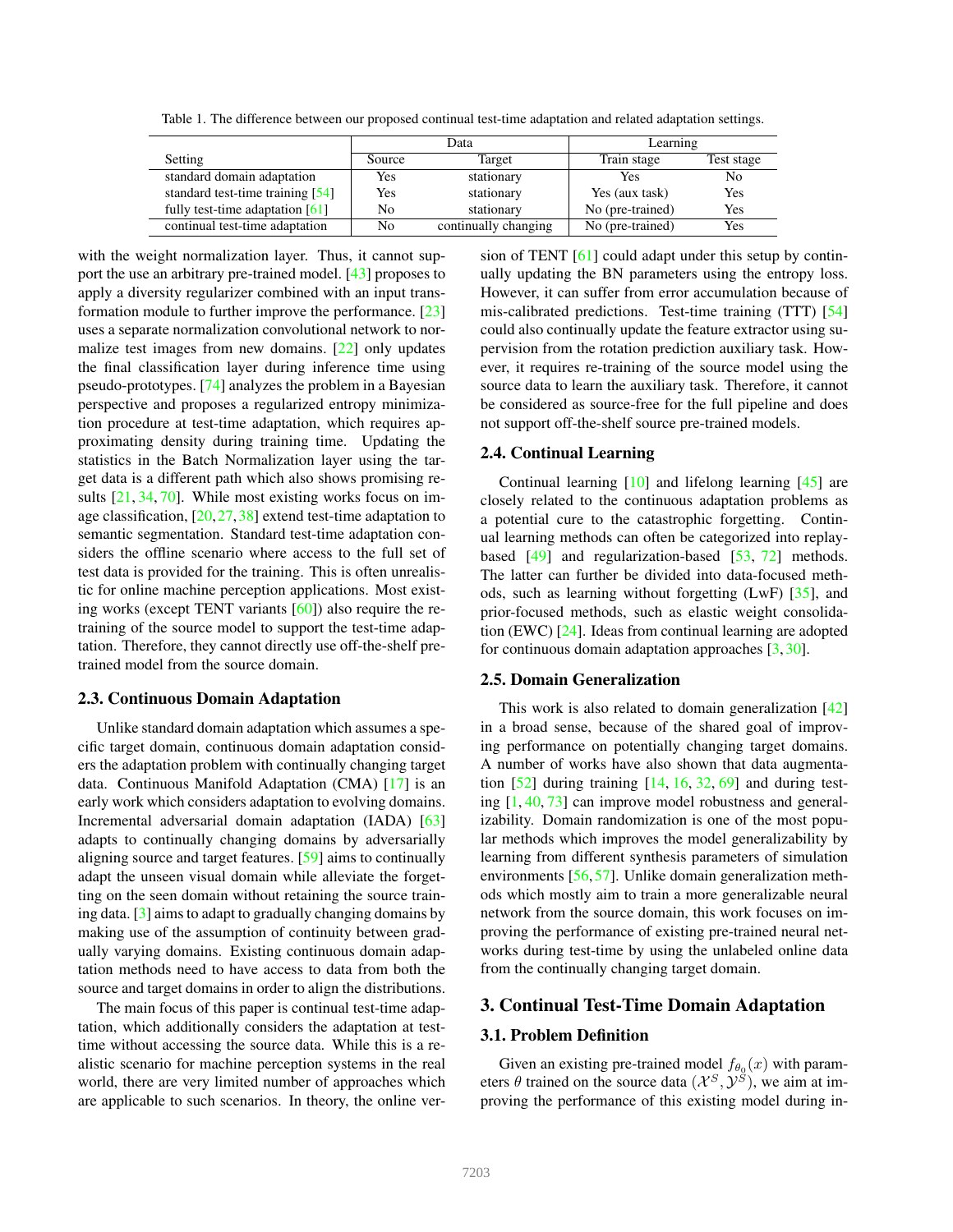

Figure 2. An overview of the proposed continual test-time adaptation (CoTTA) approach. CoTTA adapts from an off-the-shelf source pre-trained network. Error accumulation is mitigated by using a teacher model to provide weight-averaged pseudo-labels and using multiple augmentations to average the predictions. Knowledge from the source data is preserved by stochastically restoring a small number of elements of trainable weights.

ference time for a continually changing target domain in an online fashion without having access to any source data. Unlabeled target domain data  $\mathcal{X}^T$  is provided sequentially and the model only have access to the data of the current time step. At time step t, target data  $x_t^T$  is provided as input and the model  $f_{\theta_t}$  needs to make the prediction  $f_{\theta_t}(x_t^T)$  and adapts itself accordingly for future inputs  $\theta_t \to \theta_{t+1}$ . The data distribution of  $x_t^T$  is continually changing. The model is evaluated based on the online predictions.

This setup is largely motivated by the need of machine perception applications in continually changing environments. For example, the surrounding environment is continually changing for autonomous driving cars because of location, weather, and time. Perception decisions need to be made online and models need to be adapted.

We list the main differences between our online continual test-time adaptation setup with existing adaptation setups in Table 1. Compared to previous setups which focus on a fixed target domain, we consider the long-term adaptation on continually changing target environments.

#### 3.2. Methodology

We propose an adaptation method for the online continual test-time adaptation setup. The proposed method takes an off-the-shelf source pre-trained model and adapts it to the continually changing target data in an online fashion. Motivated by the fact that error accumulation is one of the key bottlenecks in the self-training framework, we propose to use weight-and-augmentation-averaged pseudo-labels to

reduce error accumulation. In addition, to help reduce forgetting in continual adaptation, we propose to explicitly preserve information from the source model. An overview of the proposed method is presented in Figure 2.

Source Model Existing works on test-time adaptation often require special treatment in the training process of the source model to improve domain generalization ability and to facilitate the adaptation. For example, during source training, TTT [54] has an additional auxiliary rotation prediction branch to train to facilitate the target adaptation supervision. This requires a retraining on the source data, and makes it impossible to reuse existing pre-trained models. In our proposed test-time adaptation method, we lift this burden and do not require a modification of the architecture or an additional source training process. Therefore, any existing pre-trained models can be used without retraining on the source. We will show in the experiments that our method can work on a wide range of pre-trained networks including ResNet variants and Transformer-based architectures.

Weight-Averaged Pseudo-Labels Given target data  $x_t^T$ and the model  $f_{\theta_t}$ , the common test-time objective under the self-training framework is to minimize the cross-entropy consistency between the prediction  $\hat{y}_t^T = f_{\theta_t}(x_t^T)$  and a pseudo-label. For example, directly using the model prediction itself as the pseudo-label leads to the training objective of TENT [61] (i.e. entropy minimization). While this works for a stationary target domain, the quality of pseudo-labels can drop significantly for continually changing target data because of the distribution shift.

Motivated by the observation that weight-averaged models over training steps often provide a more accurate model than the final model  $[47, 55]$ , we use a weight-averaged teacher model  $f_{\theta'}$  to generate the pseudo-labels. At timestep  $t = 0$ , the teacher network is initialized to be the same as the source pre-trained network. At time-step  $t$ , the pseudo-label is first generated by the teacher  $\hat{y'}_t^T =$  $f_{\theta'_t}(x_t^T)$ . The student  $f_{\theta_t}$  is then updated by the crossentropy loss between the student and teacher predictions:

$$
\mathcal{L}_{\theta_t}(x_t^T) = -\sum_c \hat{y'}_{tc}^T \log \hat{y}_{tc}^T,\tag{1}
$$

where  $\hat{y}^T_{tc}$  is the probability of class c in the teacher model's soft pseudo-label prediction, and  $\hat{y}_{tc}^T$  is the prediction from the main model (student). The loss enforces a consistency between the teacher and student predictions.

After the update of the student model  $\theta_t \rightarrow \theta_{t+1}$  using Equation 1, we update the weights of the teacher model by exponential moving average using the student weights:

$$
\theta'_{t+1} = \alpha \theta'_t + (1 - \alpha)\theta_{t+1},\tag{2}
$$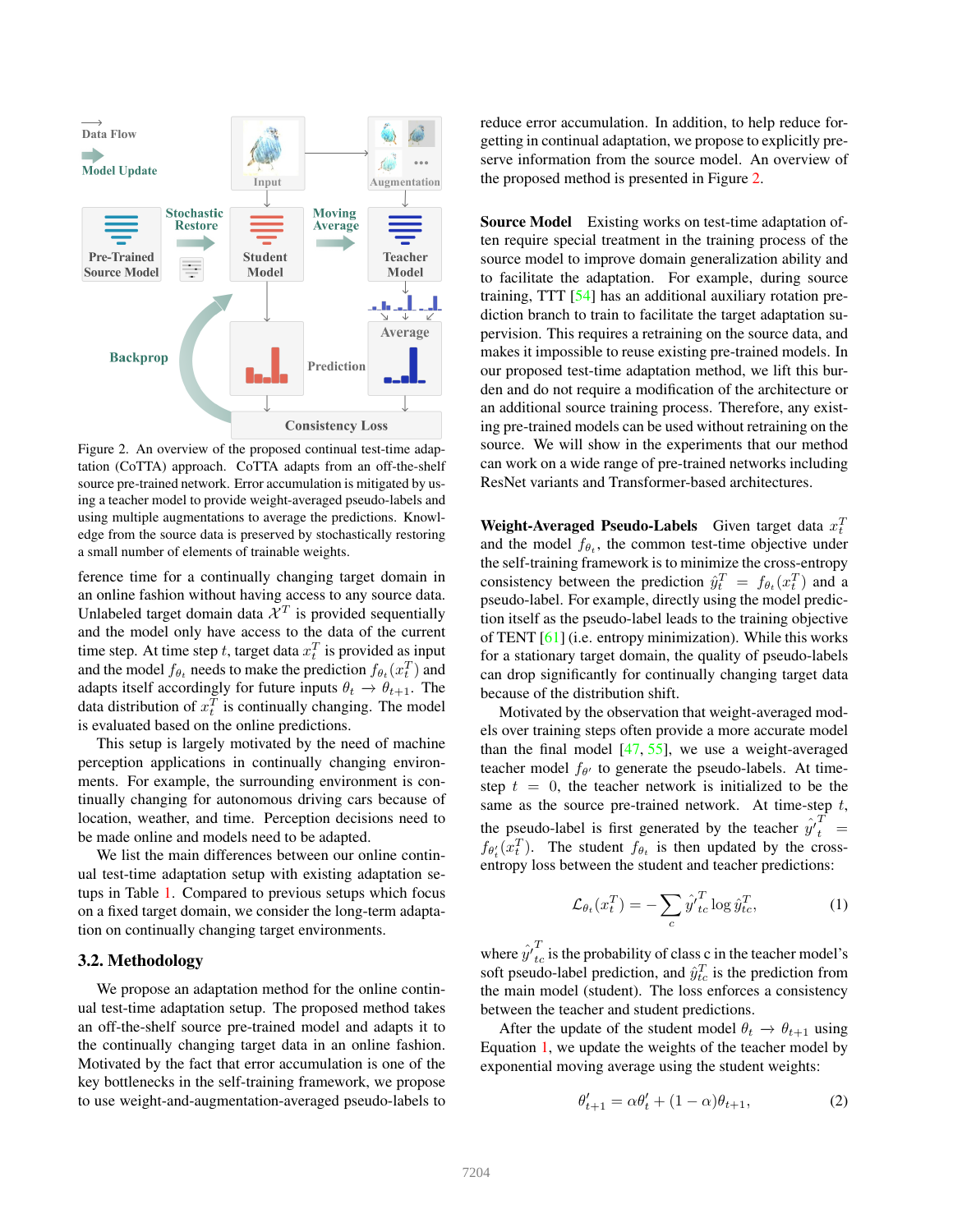where  $\alpha$  is a smoothing factor. Our final prediction for the input data  $x_t^T$  is the class with the highest probability in  $\hat{y'}_t^T$  $\frac{1}{t}$ .

The benefits of the weight-averaged consistency are twofold. On the one hand, by using the often more accurate [47] weight-averaged prediction as the pseudo-label target, our model suffers less from the error accumulation during the continual adaptation. On the other hand, the mean teacher prediction  $\hat{y'}_t^T$  $\tau_t$  encodes the information from models in past iterations and is, therefore, less likely to suffer from catastrophic forgetting in long-term continual adaptation and improve the generalization capability to new unseen domains. This is inspired by the mean teacher method proposed in [55] in semi-supervised learning.

Augmentation-Averaged Pseudo-Labels Data augmentation during training time [52] has been widely applied to improve model performance. Different augmentation policies are often manually designed [26] or searched [9] for different datasets. While test-time augmentation has also been proven to be able to improve robustness [5, 54], the augmentation policies are generally determined and fixed for a specific dataset without considering the distribution change during inference time. Under a continually changing environment, test distributions can change dramatically, which may make the augmentation policy invalid. Here, we take the test-time domain shift into account and approximate the domain difference by prediction confidence. The augmentation is only applied when the domain difference is large, to reduce error accumulation.

$$
\tilde{y'}_t^T = \frac{1}{N} \sum_{i=0}^{N-1} f_{\theta'_t}(\text{aug}_i(x_t^T)),
$$
\n(3)

$$
y'^T_t = \begin{cases} \hat{y}'^T_t, & \text{if } \text{conf}(f_{\theta_0}(x^T_t)) \ge p_{th} \\ \tilde{y}'^T_t, & \text{otherwise,} \end{cases}
$$
 (4)

where  $\tilde{y'}_t^T$  $\tau_t$  is the augmentation-averaged prediction from the teacher model,  $\hat{y'}_t^T$  $\frac{1}{t}$  is the direct prediction from the teacher model, conf $(f_{\theta_0}(x_t^T))$  is the source pre-trained model's prediction confidence on the current input  $x_t^T$ , and  $p_{th}$  is a confidence threshold. By calculating the prediction confidence on the current input  $x_t^T$  using the pre-trained model  $f_{\theta_0}$  in Equation 4, we attempt to approximate the domain difference between the source and the current domain. We hypothesize that a lower confidence indicates a larger domain gap and a relatively high confidence level indicates a smaller domain gap. Therefore, when the confidence is high and larger than the threshold, we directly use  $\hat{y'}_t^T$  $\int_{t}$  as our pseudo-label without using any augmentation. When the confidence is low, we apply additionally N random augmentations to further improve the pseudo-label quality. The filtering is critical as we observe that random augmentations

Algorithm 1 The proposed continual test-time adaptation

**Initialization:** A source pre-trained model  $f_{\theta_0}(x)$ , teacher model  $f_{\theta'_0}(x)$  initialized from  $f_{\theta_0}(x)$ .

**Input:** For each time step t, current stream of data  $x_t$ .

- 1: Augment  $x_t$  and get weight and augmentation-averaged pseudo-labels from the teacher  $f_{\theta'_t}$  by Equation 4.
- 2: Update student  $f_{\theta_t}$  by consistency loss in Equation 5.
- 3: Update teacher  $f_{\theta'_t}$  by moving average in Equation 2.
- 4: Stochastically restore student  $f_{\theta_t}$  by Equation 8.

**Output:** Prediction  $f_{\theta'_{t}}(x_{t})$ ; Updated student model  $f_{\theta_{t+1}}(x)$ ; Updated teacher model  $f_{\theta'_{t+1}}(x)$ .

on confident samples with small domain gaps can sometimes decrease model performance. We provide detailed discussion on this observation in the supplementary. In summary, we use the confidence to approximate the domain difference and determine when to apply the augmentations.

The student is updated by the refined pseudo-label:

$$
\mathcal{L}_{\theta_t}(x_t^T) = -\sum_c y_{tc}^T \log \hat{y}_{tc}^T,\tag{5}
$$

Stochastic Restoration While more accurate pseudolabels can mitigate error accumulation, continual adaptation by self-training for a long time inevitably introduces errors and leads to forgetting. This issue can be especially relevant if we encounter strong domain shifts within a sequence of data, because the strong distribution shift leads to mis-calibrated and even wrong predictions. Self-training in this case may only lead to reinforcing wrong predictions. What's worse is that after encountering hard examples, the model may not be able to recover because of the continual adaptation, even when the new data are not severely shifted.

To further tackle the problem of catastrophic forgetting, we propose a stochastic restoration method which explicitly restores the knowledge from the source pre-trained model.

Consider a convolution layer within the student model  $f_{\theta}$ after gradient update based on Equation 1 at time step t:

$$
x_{l+1} = W_{t+1} * x_l,
$$
 (6)

where  $*$  denotes the convolution operation,  $x_l$  and  $x_{l+1}$ denote the input and output to this layer,  $W_{t+1}$  denotes the trainable convolution filters. The proposed stochastic restoration method additionally updates the weight W by:

$$
M \sim \text{Bernoulli}(p),\tag{7}
$$

$$
W_{t+1} = M \odot W_0 + (1 - M) \odot W_{t+1}, \tag{8}
$$

where  $\odot$  denotes the element-wise multiplication. p is a small restore probability, and  $M$  is a mask tensor of the same shape as  $W_{t+1}$ . The mask tensor decides which element within  $W_{t+1}$  to restore back to the source weight  $W_0$ .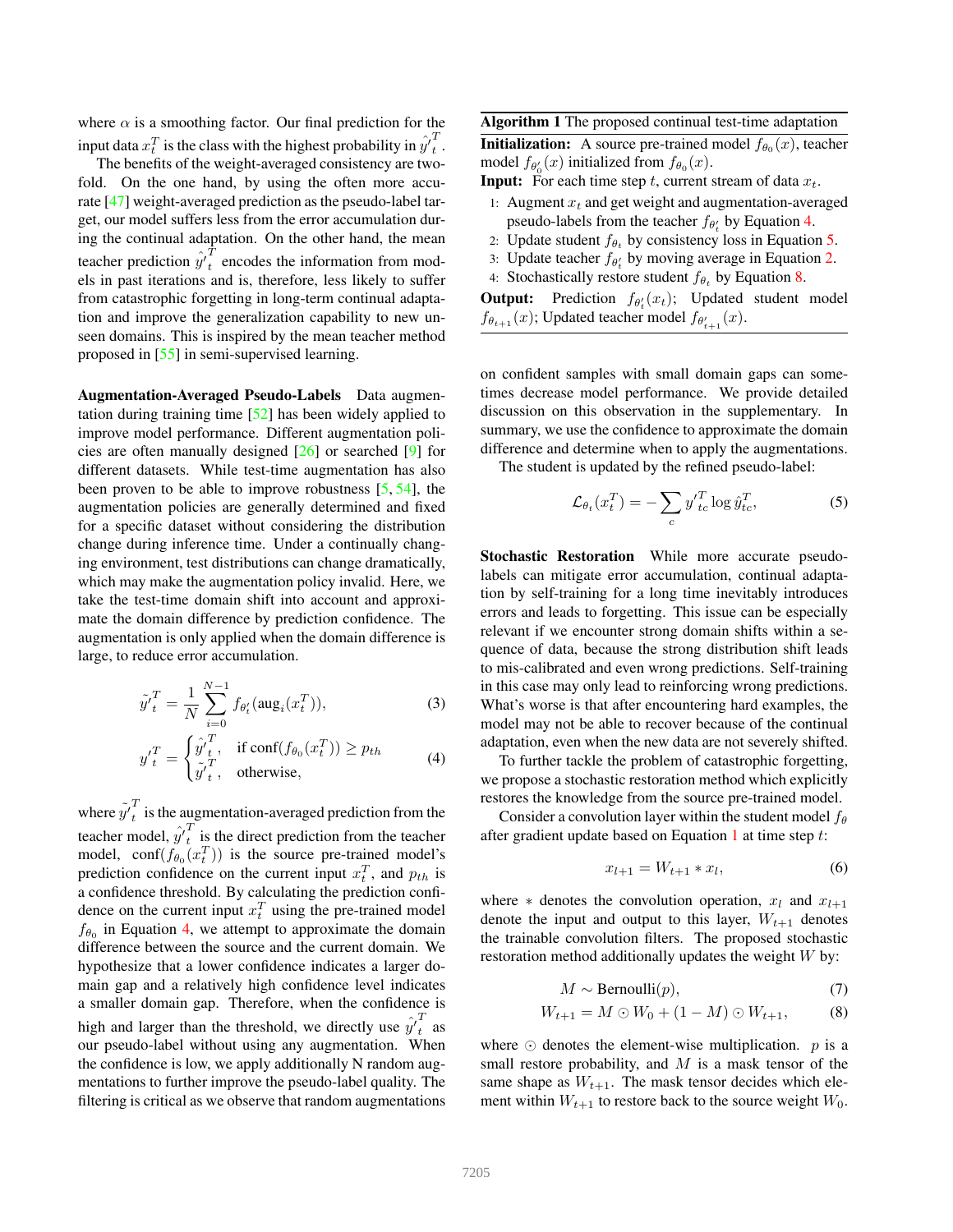The stochastic restoration can also be seen as a special form of Dropout. By stochastically restoring a small number of tensor elements in the trainable weights to the initial weight, the network avoids drifting too far away from the initial source model and therefore, avoids catastrophic forgetting. In addition, by preserving the information from the source model, we are able to train all trainable parameters without suffering from model collapse. This brings more capacity for the adaptation and is another major difference compared to entropy minimization methods [43, 61] which only train the BN parameters for test-time adaptation.

As shown in Algorithm 1, combining the refined pseudolabels with stochastic restoration leads to our online continual test-time adaptation (CoTTA) method.

### 4. Experiments

We evaluate our proposed method on five continual testtime adaptation benchmark tasks: CIFAR10-to-CIFAR10C (standard and gradual), CIFAR100-to-CIFAR100C, and ImageNet-to-ImageNet-C for image classification, as well as Cityscapses-to-ACDC for semantic segmentation.

#### 4.1. Datasets and tasks

CIFAR10C, CIFAR100C, and ImageNet-C were originally created to benchmark robustness of classification networks [15]. Each dataset contains 15 types of corruptions with 5 levels of severity. The corruptions were applied on images from the test set of the clean CIFAR10 or CIFAR100 dataset [25]. There are 10,000 images for each corruption type for both CIFAR10C and CIFAR100C datasets.

For our online continual test-time adaptation task, a network pre-trained on the clean training set of CIFAR10 or CIFAR100 dataset is used. During test time, the corrupted images are provided in an online fashion to the network. Unlike previous methods which evaluate the test-time adaptation performance from the clean images pre-trained model to each corruption type individually, we continually adapt the source pre-trained model to each corruption type sequentially. We evaluate all models under the largest corruption severity level 5. The evaluation is based on the online prediction results immediately after the encounter of the data. Both the CIFAR10 and CIFAR100 experiments follow this online continual test-time adaptation scheme.

For CIFAR10-to-CIFAR10C, we follow the official public implementation from TENT [61] for the CIFAR10 experiments. The same pre-trained model is adopted, which is a WideResNet-28 [71] model from the RobustBench benchmark  $[8]$ . We update the model for one step at each iteration (i.e. one gradient step per test point). We use the same Adam optimizer with a learning rate of 1e-3 as the official implementation. Following  $[5]$ , we use the same random augmentation composition including color jitter, random affine, gaussian blur, random horizonal flip, and gaussian noise. We use 32 augmentations for our experiments. We discuss the choice of the augmentation threshold  $p_{th}$  in our supplementary material. Unlike TENT models which only update the BN scale and shift weights, we update all trainable parameters in the experiments. We use a restoration probability of  $p = 0.01$  for all our experiments.

For CIFAR100-to-CIFAR100C experiments, we adopt the pre-trained ResNeXt-29  $[65]$  model from  $[16]$ , which is used as one of the default architectures for CIFAR100 in the RobustBench benchmark  $[8]$ . The same hyperparameters are used as in the CIFAR10 experiments. The ImageNet-to-ImageNet-C [15] experiments use the *standard pre-trained resnet50* model in RobustBench [8]. ImageNet-C experiments are evaluated under ten diverse corruption orders.

Cityscapes-to-ACDC is a continual semantic segmentation task we designed to mimic continual distribution shifts in the real world. The source model is an offthe-shelf pre-trained segmentation model trained on the Cityscapes dataset [7]. The target domain contains images from various scenarios from the Adverse Conditions Dataset (ACDC) [50]. The ACDC dataset shares the same semantic classes with Cityscapes and is collected in four different adverse visual conditions: Fog, Night, Rain, and Snow. We evaluate our continual test-time adaptation following the same default order. We use 400 unlabeled images from each adverse condition for the adaptation. To mimic the scenario in real life where similar environments might be revisited, and to evaluate the forgetting effect of our methods, we repeat the same sequence group (of the four conditions) 10 times (i.e. in total 40: Fog−→Night−→Rain−→Snow−→Fog...). This also provides an evaluation of the adaptation performance in the long term.

For the implementation details, we adopt a transformerbased architecture, Segformer [64], for our Cityscapse-to-ACDC experiments. We use the publicly-available pretrained Segformer-B5 trained on Cityscapes as our off-theshelf source model. For the baseline comparison method,  $TENT$  optimizes the parameters in the normalization layers. For the proposed CoTTA model, all trainable layers are updated without the need to choose specific layers. Images from ACDC have a resolution of 1920x1080. We use down-sampled resolutions of 960x540 as inputs to the network and the predictions are evaluated under the original resolution. Adam optimizer is used with the learning rate 8 times smaller than the default one for Segformer, because we use batch size 1 instead of 8 (default for source training) in our online continual test-time adaptation experiments. We use the multi-scaling input with flip as the augmentation method for the proposed method to generate augmentationweighted pseudo-label (as in Equation 3). Following the default practice designed for Cityscapes in MMSeg [6], we use the scale factors of [0.5, 0.75, 1.0, 1.25, 1.5, 1.75, 2.0].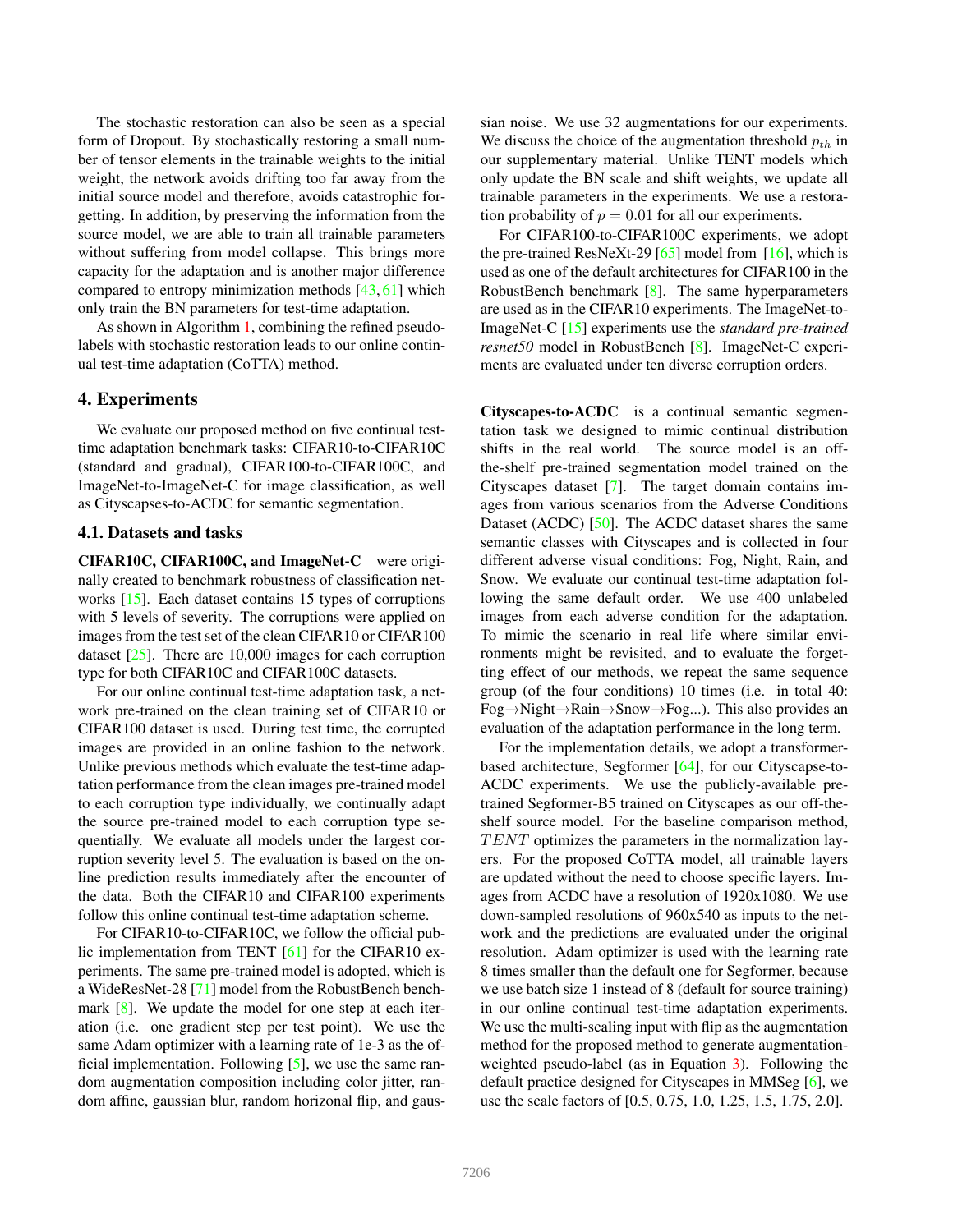Table 2. Classification error rate (%) for the standard CIFAR10-to-CIFAR10C online continual test-time adaptation task. Tesults are evaluated on WideResNet-28 with the largest corruption severity level 5. \* denotes the requirement on additional domain information.

| Method                | Weight.<br>a <sub>Vo</sub> | 4g <sub>o</sub><br>$a_{Vg}$ | Stochastic<br>$R_{c_{S}}{}_{to_{T_{\rm C}}}$ | Gaussian | shot<br>inpulse |                                                   | defocus | $sl_{\rm{ag}}$ | $n_{O_{\mathcal{U}_{Op}}}$ | $z_{0\sigma_{\!R}}$ | $s_{\mathcal{O}_{\mathcal{W}}}$ | $k_{\mathrm{log}}$ | ್ಧಿ                                                    | ightor. | contrast | Jastic | Pixel <sub>ate</sub> | peg  | Mean         |
|-----------------------|----------------------------|-----------------------------|----------------------------------------------|----------|-----------------|---------------------------------------------------|---------|----------------|----------------------------|---------------------|---------------------------------|--------------------|--------------------------------------------------------|---------|----------|--------|----------------------|------|--------------|
| Source                |                            |                             |                                              |          | 72.3 65.7 72.9  |                                                   |         |                | 46.9 54.3 34.8 42.0 25.1   |                     |                                 | 41.3               | 26.0                                                   | 9.3     | 46.7     | 26.6   | 58.5                 | 30.3 | 43.5         |
| <b>BN Stats Adapt</b> |                            |                             |                                              |          |                 | 28.1 26.1 36.3 12.8 35.3 14.2 12.1 17.3 17.4 15.3 |         |                |                            |                     |                                 |                    |                                                        | 84      | 12.6     | 23.8   | 197                  | 273  | 20.4         |
| Pseudo-label          |                            |                             |                                              |          |                 | 26.7 22.1 32.0 13.8 32.2 15.3 12.7 17.3 17.3 16.5 |         |                |                            |                     |                                 |                    |                                                        | 10.1    | 13.4     | 22.4   | 18.9                 | 25.9 | 19.8         |
| TENT-online* $[61]$   |                            |                             |                                              |          |                 | 24.8 23.5 33.0 12.0 31.8 13.7 10.8 15.9 16.2 13.7 |         |                |                            |                     |                                 |                    |                                                        | 7.9     | 12.1     | 22.0   | 173                  | 24.2 | 18.6         |
| TENT-continual [61]   |                            |                             |                                              |          |                 |                                                   |         |                |                            |                     |                                 |                    | 24.8 20.6 28.6 14.4 31.1 16.5 14.1 19.1 18.6 18.6 12.2 |         | 20.3     | 25.7   | 20.8                 | 24.9 | 20.7         |
| CoTTA (Ours)          |                            |                             |                                              |          | 27 2 22 8       | 30 S                                              | 12.1    | 30.1           | 139 119 172                |                     |                                 | 160                | 143                                                    | 9.4     | 13.1     | 199    | 154                  | 19.9 | 18.3         |
| CoTTA (Ours)          |                            |                             |                                              |          |                 | 24.5 21.0 26.0 12.3 27.9 13.9 12.0 16.6 15.9 14.7 |         |                |                            |                     |                                 |                    |                                                        | 9.4     | 13.6     | 19.8   | 14.7                 | 18.7 | 17.4         |
| CoTTA (Ours)          |                            |                             |                                              |          |                 | 24.3 21.3 26.6 11.6 27.6 12.2 10.3 14.8 14.1 12.4 |         |                |                            |                     |                                 |                    |                                                        | 7.5     | 10.6     | 18.3   | 13.4                 | 17.3 | 16.2 $(0.1)$ |

Table 3. Gradually changing CIFAR10-to-CIFAR10C results. The severity level changes gradually between the lowest and the highest. The corruption type changes when the severity is the lowest. Results are the mean over ten diverse corruption type sequences.

|          |      | Avg. Error $(\%)$   Source   BN Adapt   TENT-continual [61]   CoTTA |            |
|----------|------|---------------------------------------------------------------------|------------|
| CIFAR10C | 24.8 |                                                                     | $104 + 02$ |

#### 4.2. Experiments on CIFAR10-to-CIFAR10C

We first evaluate the effectiveness of the proposed model on the CIFAR10-to-CIFAR10C task. We compare our method to the source-only baseline and four popular methods. As shown in Table 2, directly using the pre-trained model without adaptation yields a high average error rate of 43.5%, indicating that an adaptation is necessary. The *BN Stats Adapt* method keeps the network weights and uses the Batch Normalization statistics from the input data of the current iteration for the prediction [34, 51]. The approach is simple and fully online, and significantly improves the performance over the source-only baseline. Using hard pseudo-labels [31] to update the BN-trainable parameters can reduce the error rate to 19.8%. If the *TENT-online* [61] method has access to the additional domain information and resets itself to the initial pre-trained model whenever it encounters a new domain, the performance can be further improved to 18.6%. However, such information is usually unavailable in real applications. Without having access to this additional information, the *TENT-continual* method does not yield any improvement over the *BN Stats Adapt* method. It is worth mentioning that in earlier stages of the adaptation, *TENT-continual* outperforms the *BN Stats Adapt*. However, the model quickly deteriorates after observing three types of corruptions. This indicates that *TENT* based methods can be unstable under continual adaptation in the long term because of error accumulation. Our proposed method can continuously outperform all the above methods by using the weight-and-augmentation-averaged consistency. The error rate is significantly reduced to 16.2%. In addition, it does not suffer from performance deterioration in the long term because of our stochastic restore approach. Ablation study: individual components The main contribution of our proposed method is to reduce the error accumulation by using averaged pseudo-labels and random restoration. To validate our motivation, we conduct an ablation study on each of the elements of the proposed approach. As listed in Table 2, by using the *weight-averaged pseudo-labels* from the teacher model, the error rate is reduced from 20.7% to 18.3%. This indicates that the weightaveraged predictions are indeed more accurate than the direct predictions. By using multiple augmentations to further refine the weight-averaged predictions, we are able to further improve the performance to 17.4%. However, the performance is still deteriorating over time (e.g. comparing to *TENT-online\** for *contrast*), indicating that even though the pseudo-labels are more accurate, error can still accumulate because of the inevitable wrong predictions. Finally, by using *stochastic restoration* to explicitly preserve the source knowledge, the long-term predictions can be largely improved. This leads to an improved error rate of 16.2%. The number in bracket is the standard deviation over 5 seeds. Gradually changing setup. In the above standard setup, corruption types change abruptly in the highest severity, we now report the results for the gradual setup. We design the sequence by gradually changing severity for the 15 corruption types: . . .2−→1  $\frac{change}{type} \underbrace{1\rightarrow2\rightarrow3\rightarrow4\rightarrow5\rightarrow4\rightarrow3\rightarrow2\rightarrow1}_{4 type} \underbrace{change}_{type} \underbrace{1\rightarrow2\cdots}_{1}$ ,

 $t-1$  and before corruption type t, gradually changing severity  $t+1$  and on where the severity level is the lowest (1) when corruption type changes, therefore, the type change is gradual. The distribution shift within each type is also gradual. We create 10 randomly shuffled orders for the corruption types t and then evaluate the methods using the average error rate over the ten diverse sequences. Table 3 shows that the proposed method outperforms competing methods, leading to an error rate of 10.4%, compared to TENT's 30.7%.

### 4.3. Experiments on CIFAR100-to-CIFAR100C

To further demonstrate the effectiveness of the proposed method, we evaluate it on the more difficult CIFAR100 to-CIFAR100C task. The experimental results are summarized in Table 4. We compare our method with the sourceonly baseline, *BN stats adapt*, *Pseudo-label*, as well as the *TENT-continual* method. We observe that performance of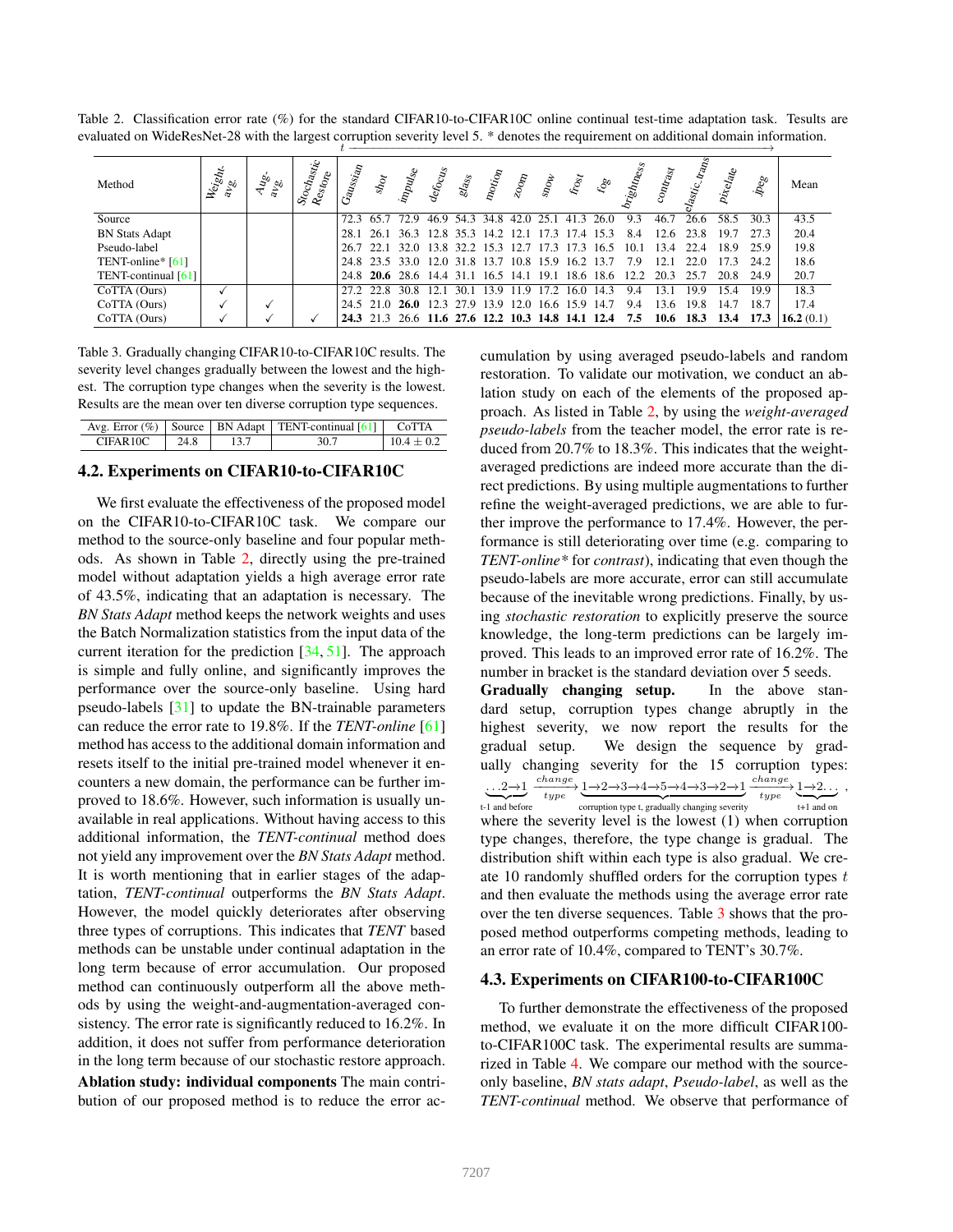Table 4. Classification error rate (%) for the standard CIFAR100-to-CIFAR100C online continual test-time adaptation task. All results are evaluated on the ResNeXt-29 architecture with the largest corruption severity level 5.

| Time                  |          |             |                                                   |             |                             |         |           |                                               |                    |      |                                         |                          |           |                      |                       |      |
|-----------------------|----------|-------------|---------------------------------------------------|-------------|-----------------------------|---------|-----------|-----------------------------------------------|--------------------|------|-----------------------------------------|--------------------------|-----------|----------------------|-----------------------|------|
| Method                | Gaussian | $s_{\rm k}$ | inpulse                                           |             | $\mathit{sla}_\mathit{S_S}$ | $n_{O}$ | $z_{0q}$  | $s_{\mathcal{D}_{\mathcal{O}_{\mathcal{V}}}}$ | $\kappa_{\rm Oyr}$ | ್ಧಿ  | brightness                              | $\mathbf{^{copt}_{48f}}$ | ∽<br>lig  | Pixel <sub>ate</sub> | $\dot{\rho}_{\rm cg}$ | Mean |
| Source                | 73.O     |             | 68.0 39.4                                         |             | 29.3 54.1                   | 30.8    |           |                                               |                    |      | 28.8 39.5 45.8 50.3 29.5                |                          | 55.1 37.2 | 74.7                 | 41.2                  | 46.4 |
| <b>BN Stats Adapt</b> | 42.1     | 40.7        | 42.7                                              |             |                             |         |           |                                               |                    |      | 27.6 41.9 29.7 27.9 34.9 35.0 41.5 26.5 |                          | 30.3 35.7 | 32.9                 | 41.2                  | 35.4 |
| Pseudo-label          | 38.1     |             | 36.1 40.7                                         |             |                             |         |           |                                               |                    |      | 33.2 45.9 38.3 36.4 44.0 45.6 52.8 45.2 | 53.5                     | 60.1      | 58.1                 | 64.5                  | 46.2 |
| TENT-continual [61]   |          |             | 37.2 35.8 41.7 37.9 51.2 48.3 48.5 58.4 63.7 71.1 |             |                             |         |           |                                               |                    |      | 70.4                                    | 82.3                     | 88.0      | 88.5                 | 90.4                  | 60.9 |
| CoTTA (Proposed)      | 40.1     |             | 39.7                                              | <b>26.9</b> | <b>38.0</b>                 | 27.9    | 26.4 32.8 |                                               | 31.8               | 40.3 | 24.7                                    | 26.9                     | 32.5      | 28.3                 | 33.5                  | 32.5 |

Table 5. Semantic segmentation results (mIoU in %) on the Cityscapes-to-ACDC online continual test-time adaptation task. We evaluate the four test conditions continually for ten times to evaluate the long-term adaptation performance. To save space, we only show the continual adaptation results in the first, fourth, seventh, and last round. Full results can be found in the supplementary material. All results are evaluated based on the Segformer-B5 architecture.

| Time                                                                                                  |      |  |  |  |  |  |  |  |  |                                                                                       |  |  |    |  |      |      |
|-------------------------------------------------------------------------------------------------------|------|--|--|--|--|--|--|--|--|---------------------------------------------------------------------------------------|--|--|----|--|------|------|
| Round                                                                                                 |      |  |  |  |  |  |  |  |  |                                                                                       |  |  | 10 |  |      | A11  |
| Condition                                                                                             |      |  |  |  |  |  |  |  |  | Fog Night rain snow Fog Night rain snow Fog Night rain snow Fog Night rain snow       |  |  |    |  |      | Mean |
| Source                                                                                                | 69.1 |  |  |  |  |  |  |  |  | 40.3 59.7 57.8 69.1 40.3 59.7 57.8 69.1 40.3 59.7 57.8 69.1 40.3 59.7                 |  |  |    |  | 57.8 | 56.7 |
| <b>BN Stats Adapt</b>                                                                                 |      |  |  |  |  |  |  |  |  | 62.3 38.0 54.6 53.0   62.3 38.0 54.6 53.0   62.3 38.0 54.6 53.0   62.3 38.0 54.6 53.0 |  |  |    |  |      | 52.0 |
| TENT-continual [61] [69.0 40.2 60.1 57.3   66.5 36.3 58.7 54.0   64.2 32.8 55.3 50.9   61.8 29.8 51.9 |      |  |  |  |  |  |  |  |  |                                                                                       |  |  |    |  | 47.8 | 52.3 |
| CoTTA (Proposed)                                                                                      |      |  |  |  |  |  |  |  |  | $70.9$ 41.2 62.4 59.7 70.9 41.0 62.7 59.7 70.9 41.0 62.8 59.7 70.8 41.0 62.8 59.7     |  |  |    |  |      | 58.6 |

Table 6. Average error of standard ImageNet-to-ImageNet-C experiments over 10 diverse corruption sequences (severity level 5).

| Avg. Error $(\%)$   Source   BN Adapt   Test Aug [5]   TENT [58] |  |      | CoTTA                |
|------------------------------------------------------------------|--|------|----------------------|
| $ImageNet-C$   82.4                                              |  | 66.5 | $163.0 \pm 1.8(0.1)$ |

the *TENT-continual* model deteriorates rapidly over time on the later corruption types because of the error accumulation and forgetting. Our method yields an absolute improvement of 2.9% error rate over *BN stats adapt*, and achieves 32.5%. More importantly, the improvement becomes larger over time, this indicates that the proposed method is able to learn from the unlabeled test images from the past streams to further improve the performance on the current test data.

### 4.4. Experiments on ImageNet-to-ImageNet-C

To provide a more comprehensive evaluation on the proposed method, ImageNet-to-ImageNet-C experiments are conducted over ten diverse corruption type sequences in severity level of 5. As shown in Table 6, CoTTA is able to continually outperform *TENT* and other competing methods. The number after  $\pm$  is the standard deviation over 10 diverse corruption type sequences.

### 4.5. Experiments on Cityscapes-to-ACDC

We additionally evaluate our method on the more complex continual test-time semantic segmentation Cityscapesto-ACDC task. The experimental results are summarized in Table 5. The results demonstrate that our method is also effective for semantic segmentation tasks and is robust to the different choices of architectures. Our proposed method yields an absolute improvement of 1.9% mIoU over the baseline, and achieves 58.6% mIoU. It is worth mentioning that *BN Stats Adapt* and *TENT* do not perform well in this task and the performance deteriorates significantly over time. This is partly because both were specifically designed for networks with Batch Normalization layers, while there is only one Batch Normalization layer in Segformer and the majority of normalization layers in transformer models are based on LayerNorm [2]. Our method, however, does not rely on specific layers and can still be effective for this more complex task on a very different architecture. The improved performance is also largely maintained after being continually adapted for a relatively long term.

# 5. Conclusion

In this work, we focused on the continual test-time adaptation in non-stationary environments where the target domain distribution can continually change over time. To tackle the error accumulation and catastrophic forgetting in this setup, we proposed a novel method CoTTA which comprises two parts. Firstly, we reduced the error accumulation by using weight-averaged and augmentation-averaged predictions which are often more accurate. Secondly, to preserve the knowledge from the source model, we stochastically restored a small part of the weights to the source pre-trained weights. The proposed method can be incorporated in off-the-shelf pre-trained models without requiring any access to source data. The effectiveness of CoTTA was validated on four classification and one segmentation tasks. Acknowledgement The contributions of Qin Wang and Olga Fink were funded by the Swiss National Science Foundation Grant PP00P2 176878. This work is also funded by Toyota Motor Europe via the project TRACE-Zurich.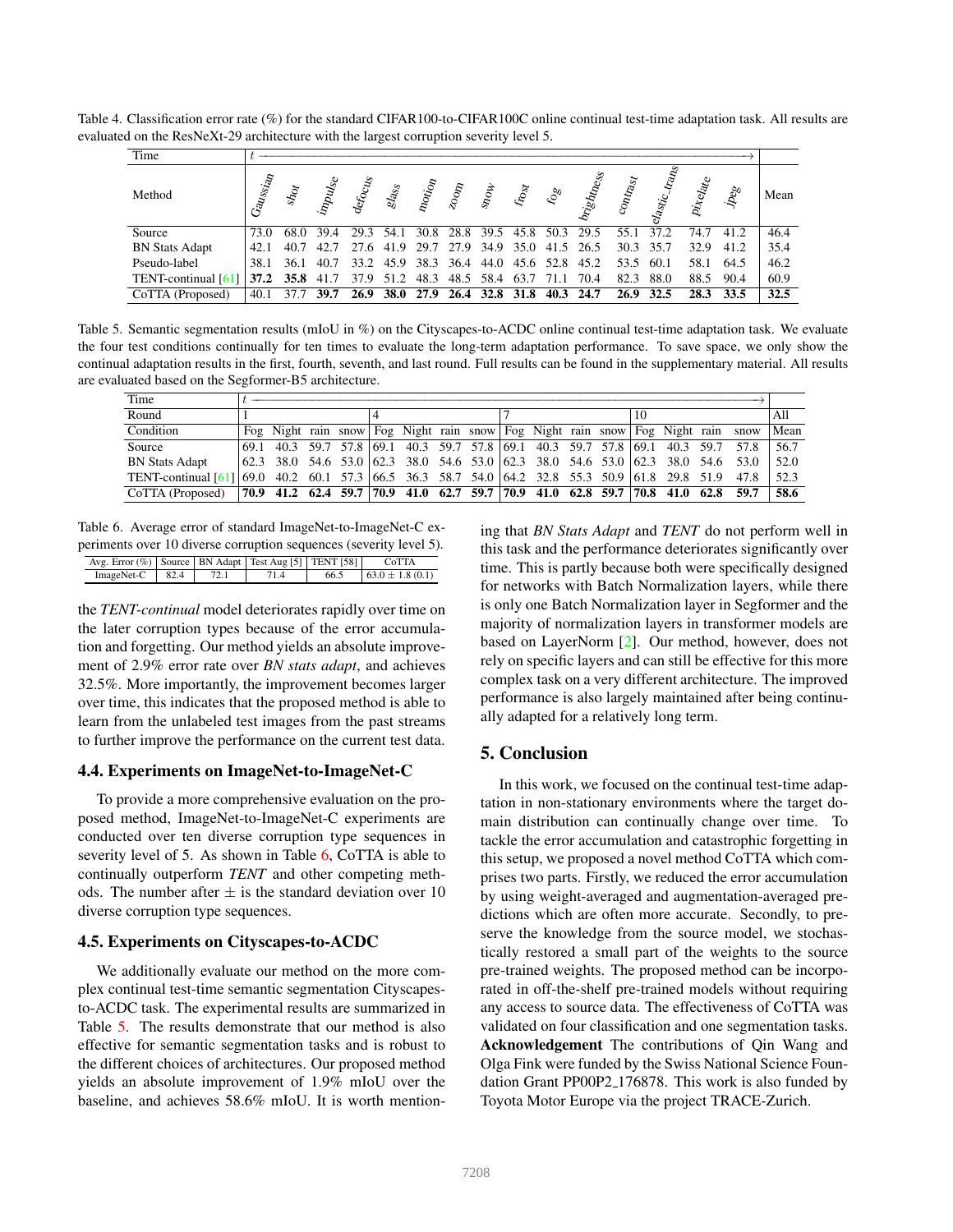### References

- [1] Arsenii Ashukha, Alexander Lyzhov, Dmitry Molchanov, and Dmitry Vetrov. Pitfalls of in-domain uncertainty estimation and ensembling in deep learning. *ICLR*, 2020. 3
- [2] Jimmy Lei Ba, Jamie Ryan Kiros, and Geoffrey E Hinton. Layer normalization. *arXiv preprint arXiv:1607.06450*, 2016. 8
- [3] Andreea Bobu, Eric Tzeng, Judy Hoffman, and Trevor Darrell. Adapting to continuously shifting domains. In *ICLR Workshops*, 2018. 3
- [4] Chaoqi Chen, Weiping Xie, Wenbing Huang, Yu Rong, Xinghao Ding, Yue Huang, Tingyang Xu, and Junzhou Huang. Progressive feature alignment for unsupervised domain adaptation. In *CVPR*, pages 627–636, 2019. 2
- [5] Gilad Cohen and Raja Giryes. Katana: Simple post-training robustness using test time augmentations. *arXiv preprint arXiv:2109.08191*, 2021. 5, 6
- [6] MMSegmentation Contributors. MMSegmentation: Openmmlab semantic segmentation toolbox and benchmark. https : / / github . com / open mmlab/mmsegmentation, 2020. 6
- [7] Marius Cordts, Mohamed Omran, Sebastian Ramos, Timo Rehfeld, Markus Enzweiler, Rodrigo Benenson, Uwe Franke, Stefan Roth, and Bernt Schiele. The cityscapes dataset for semantic urban scene understanding. In *CVPR*, 2016. 6
- [8] Francesco Croce, Maksym Andriushchenko, Vikash Sehwag, Edoardo Debenedetti, Nicolas Flammarion, Mung Chiang, Prateek Mittal, and Matthias Hein. Robustbench: a standardized adversarial robustness benchmark. In *NeuIPS Datasets and Benchmarks Track*, 2021. 6
- [9] Ekin D Cubuk, Barret Zoph, Dandelion Mane, Vijay Vasudevan, and Quoc V Le. Autoaugment: Learning augmentation strategies from data. In *CVPR*, pages 113–123, 2019. 5
- [10] Matthias Delange, Rahaf Aljundi, Marc Masana, Sarah Parisot, Xu Jia, Ales Leonardis, Greg Slabaugh, and Tinne Tuytelaars. A continual learning survey: Defying forgetting in classification tasks. *T-PAMI*, 2021. 3
- [11] Sayna Ebrahimi, Franziska Meier, Roberto Calandra, Trevor Darrell, and Marcus Rohrbach. Adversarial continual learning. In *ECCV*. Springer, 2020. 2
- [12] Yaroslav Ganin and Victor Lempitsky. Unsupervised domain adaptation by backpropagation. In *ICML*, pages 1180–1189, 2015. 2
- [13] Chuan Guo, Geoff Pleiss, Yu Sun, and Kilian Q Weinberger. On calibration of modern neural networks. In *ICML*, pages 1321–1330. PMLR, 2017. 2
- [14] Dan Hendrycks, Steven Basart, Norman Mu, Saurav Kadavath, Frank Wang, Evan Dorundo, Rahul Desai, Tyler Zhu, Samyak Parajuli, Mike Guo, et al. The many faces of robustness: A critical analysis of out-of-distribution generalization. In *ICCV*, pages 8340–8349, 2021. 3
- [15] Dan Hendrycks and Thomas Dietterich. Benchmarking neural network robustness to common corruptions and perturbations. *ICLR*, 2019. 6
- [16] Dan Hendrycks, Norman Mu, Ekin D. Cubuk, Barret Zoph, Justin Gilmer, and Balaji Lakshminarayanan. AugMix: A

simple data processing method to improve robustness and uncertainty. *ICLR*, 2020. 3, 6

- [17] Judy Hoffman, Trevor Darrell, and Kate Saenko. Continuous manifold based adaptation for evolving visual domains. In *CVPR*, pages 867–874, 2014. 3
- [18] Judy Hoffman, Eric Tzeng, Taesung Park, Jun-Yan Zhu, Phillip Isola, Kate Saenko, Alexei Efros, and Trevor Darrell. Cycada: Cycle-consistent adversarial domain adaptation. In *ICML*, pages 1989–1998. PMLR, 2018. 2
- [19] Lukas Hoyer, Dengxin Dai, and Luc Van Gool. Daformer: Improving network architectures and training strategies for domain-adaptive semantic segmentation. *arXiv preprint arXiv:2111.14887*, 2021. 2
- [20] Minhao Hu, Tao Song, Yujun Gu, Xiangde Luo, Jieneng Chen, Yinan Chen, Ya Zhang, and Shaoting Zhang. Fully test-time adaptation for image segmentation. In *International Conference on Medical Image Computing and Computer-Assisted Intervention*, pages 251–260. Springer, 2021. 3
- [21] Xuefeng Hu, Gokhan Uzunbas, Sirius Chen, Rui Wang, Ashish Shah, Ram Nevatia, and Ser-Nam Lim. Mixnorm: Test-time adaptation through online normalization estimation. *arXiv preprint arXiv:2110.11478*, 2021. 3
- [22] Yusuke Iwasawa and Yutaka Matsuo. Test-time classifier adjustment module for model-agnostic domain generalization. In *NeuIPS*, 2021. 3
- [23] Neerav Karani, Ertunc Erdil, Krishna Chaitanya, and Ender Konukoglu. Test-time adaptable neural networks for robust medical image segmentation. *Medical Image Analysis*, 68:101907, 2021. 3
- [24] James Kirkpatrick, Razvan Pascanu, Neil Rabinowitz, Joel Veness, Guillaume Desjardins, Andrei A Rusu, Kieran Milan, John Quan, Tiago Ramalho, Agnieszka Grabska-Barwinska, et al. Overcoming catastrophic forgetting in neural networks. *Proceedings of the national academy of sciences*, 114(13):3521–3526, 2017. 3
- [25] Alex Krizhevsky and Geoffrey Hinton. Learning multiple layers of features from tiny images. Technical report, Citeseer, 2009. 6
- [26] Alex Krizhevsky, Ilya Sutskever, and Geoffrey E Hinton. Imagenet classification with deep convolutional neural networks. In *NeuIPS*, pages 1097–1105, 2012. 5
- [27] Jogendra Nath Kundu, Akshay Kulkarni, Amit Singh, Varun Jampani, and R Venkatesh Babu. Generalize then adapt: Source-free domain adaptive semantic segmentation. In *ICCV*, pages 7046–7056, 2021. 3
- [28] Jogendra Nath Kundu, Naveen Venkat, R Venkatesh Babu, et al. Universal source-free domain adaptation. In *CVPR*, pages 4544–4553, 2020. 2
- [29] Vinod K Kurmi, Venkatesh K Subramanian, and Vinay P Namboodiri. Domain impression: A source data free domain adaptation method. In *WACV*, pages 615–625, 2021.  $\mathfrak{D}$
- [30] Qicheng Lao, Xiang Jiang, Mohammad Havaei, and Yoshua Bengio. Continuous domain adaptation with variational domain-agnostic feature replay. *arXiv preprint arXiv:2003.04382*, 2020. 3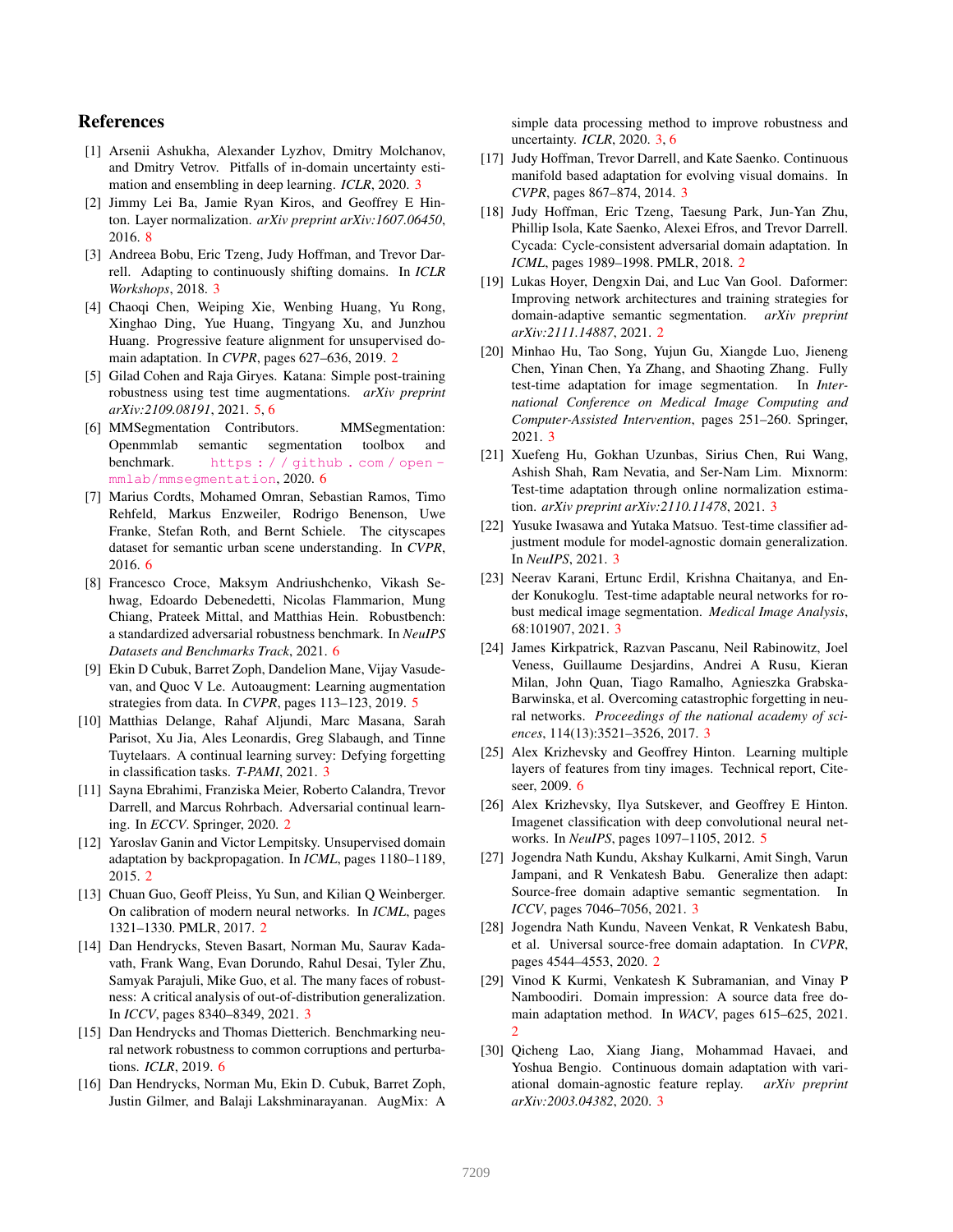- [31] Dong-Hyun Lee. Pseudo-label: The simple and efficient semi-supervised learning method for deep neural networks. In *Workshop on Challenges in Representation Learning, ICML*, volume 3, page 2, 2013. 7
- [32] Boyi Li, Felix Wu, Ser-Nam Lim, Serge Belongie, and Kilian Q Weinberger. On feature normalization and data augmentation. In *CVPR*, pages 12383–12392, 2021. 3
- [33] Rui Li, Qianfen Jiao, Wenming Cao, Hau-San Wong, and Si Wu. Model adaptation: Unsupervised domain adaptation without source data. In *CVPR*, pages 9641–9650, 2020. 2
- [34] Yanghao Li, Naiyan Wang, Jianping Shi, Jiaying Liu, and Xiaodi Hou. Revisiting batch normalization for practical domain adaptation. *arXiv preprint arXiv:1603.04779*, 2016. 3, 7
- [35] Zhizhong Li and Derek Hoiem. Learning without forgetting. *T-PAMI*, 40(12):2935–2947, 2017. 3
- [36] Qing Lian, Fengmao Lv, Lixin Duan, and Boqing Gong. Constructing self-motivated pyramid curriculums for crossdomain semantic segmentation: A non-adversarial approach. In *ICCV*, October 2019. 2
- [37] Jian Liang, Dapeng Hu, and Jiashi Feng. Do we really need to access the source data? source hypothesis transfer for unsupervised domain adaptation. In *ICLR*, pages 6028–6039. PMLR, 2020. 2
- [38] Yuang Liu, Wei Zhang, and Jun Wang. Source-free domain adaptation for semantic segmentation. In *CVPR*, pages 1215–1224, 2021. 3
- [39] Mingsheng Long, Yue Cao, Jianmin Wang, and Michael Jordan. Learning transferable features with deep adaptation networks. In *ICML*, pages 97–105, 2015. 2
- [40] Alexander Lyzhov, Yuliya Molchanova, Arsenii Ashukha, Dmitry Molchanov, and Dmitry Vetrov. Greedy policy search: A simple baseline for learnable test-time augmentation. In Jonas Peters and David Sontag, editors, *Conference on Uncertainty in Artificial Intelligence (UAI)*, volume 124 of *Proceedings of Machine Learning Research*, pages 1308– 1317. PMLR, 03–06 Aug 2020. 3
- [41] Michael McCloskey and Neal J Cohen. Catastrophic interference in connectionist networks: The sequential learning problem. In *Psychology of learning and motivation*, volume 24, pages 109–165. Elsevier, 1989. 2
- [42] Krikamol Muandet, David Balduzzi, and Bernhard Schölkopf. Domain generalization via invariant feature representation. In *ICML*, pages 10–18. PMLR, 2013. 3
- [43] Chaithanya Kumar Mummadi, Robin Hutmacher, Kilian Rambach, Evgeny Levinkov, Thomas Brox, and Jan Hendrik Metzen. Test-time adaptation to distribution shift by confidence maximization and input transformation. *arXiv preprint arXiv:2106.14999*, 2021. 1, 2, 3, 6
- [44] Sinno Jialin Pan, Ivor W Tsang, James T Kwok, and Qiang Yang. Domain adaptation via transfer component analysis. *IEEE Transactions on Neural Networks*, 22(2):199–210, 2011. 2
- [45] German I Parisi, Ronald Kemker, Jose L Part, Christopher Kanan, and Stefan Wermter. Continual lifelong learning with neural networks: A review. *Neural Networks*, 113:54–71, 2019. 2, 3
- [46] Vishal M Patel, Raghuraman Gopalan, Ruonan Li, and Rama Chellappa. Visual domain adaptation: A survey of recent advances. *IEEE signal processing magazine*, 32(3):53–69, 2015. 2
- [47] Boris T Polyak and Anatoli B Juditsky. Acceleration of stochastic approximation by averaging. *SIAM journal on control and optimization*, 30(4):838–855, 1992. 4, 5
- [48] Viraj Prabhu, Shivam Khare, Deeksha Kartik, and Judy Hoffman. Sentry: Selective entropy optimization via committee consistency for unsupervised domain adaptation. In *ICCV*, pages 8558–8567, 2021. 2
- [49] Sylvestre-Alvise Rebuffi, Alexander Kolesnikov, Georg Sperl, and Christoph H Lampert. icarl: Incremental classifier and representation learning. In *CVPR*, pages 2001–2010, 2017. 3
- [50] Christos Sakaridis, Dengxin Dai, and Luc Van Gool. ACDC: The adverse conditions dataset with correspondences for semantic driving scene understanding. In *ICCV*, October 2021. 1, 6
- [51] Steffen Schneider, Evgenia Rusak, Luisa Eck, Oliver Bringmann, Wieland Brendel, and Matthias Bethge. Improving robustness against common corruptions by covariate shift adaptation. *NeuIPS*, 33, 2020. 7
- [52] Connor Shorten and Taghi M Khoshgoftaar. A survey on image data augmentation for deep learning. *Journal of Big Data*, 6(1):1–48, 2019. 3, 5
- [53] Daniel L Silver and Robert E Mercer. The task rehearsal method of life-long learning: Overcoming impoverished data. In *Conference of the Canadian Society for Computational Studies of Intelligence*, pages 90–101. Springer, 2002. 3
- [54] Yu Sun, Xiaolong Wang, Zhuang Liu, John Miller, Alexei Efros, and Moritz Hardt. Test-time training with selfsupervision for generalization under distribution shifts. In *ICML*, pages 9229–9248. PMLR, 2020. 3, 4, 5
- [55] Antti Tarvainen and Harri Valpola. Mean teachers are better role models: Weight-averaged consistency targets improve semi-supervised deep learning results. In *NeuIPS*, pages 1195–1204, 2017. 2, 4, 5
- [56] Josh Tobin, Rachel Fong, Alex Ray, Jonas Schneider, Wojciech Zaremba, and Pieter Abbeel. Domain randomization for transferring deep neural networks from simulation to the real world. In *IROS*, pages 23–30. IEEE, 2017. 3
- [57] Jonathan Tremblay, Aayush Prakash, David Acuna, Mark Brophy, Varun Jampani, Cem Anil, Thang To, Eric Cameracci, Shaad Boochoon, and Stan Birchfield. Training deep networks with synthetic data: Bridging the reality gap by domain randomization. In *CVPR Workshops*, pages 969–977, 2018. 3
- [58] Y.-H. Tsai, W.-C. Hung, S. Schulter, K. Sohn, M.-H. Yang, and M. Chandraker. Learning to adapt structured output space for semantic segmentation. In *CVPR*, 2018. 2
- [59] Riccardo Volpi, Diane Larlus, and Grégory Rogez. Continual adaptation of visual representations via domain randomization and meta-learning. In *CVPR*, pages 4443–4453, 2021. 3